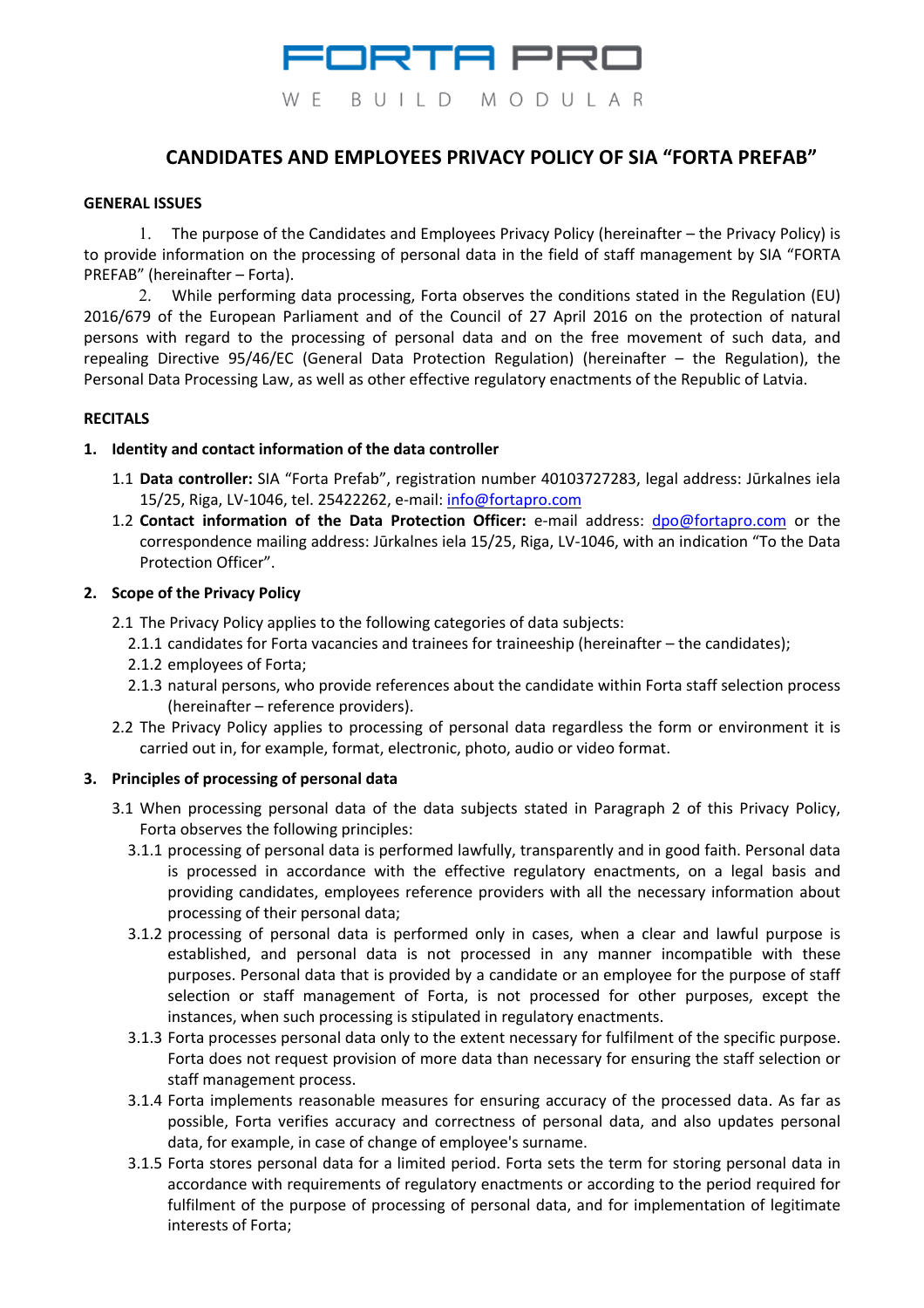

EORTA PRO

3.1.6 When implementing relevant technical and organisational measures, Forta ensures that personal data is processed in a way that allows ensuring adequate security of this data, protecting it from accidental or unlawful destruction, loss, transformation, unauthorised disclosure or access.

#### **4. Purposes of processing of personal data**

- 4.1 Forta processes personal data of data subjects stated in Paragraph 2 of this Privacy Policy for the following purposes:
	- 4.1.1 **for ensuring the process of staff selection for vacancies at Forta and exercising of the rights and obligations arising from this process**, for example:
		- 4.1.1.1 receiving and assessment of documents submitted by candidates;
		- 4.1.1.2 communication with the candidate;
		- 4.1.1.3 identification of the candidate;
		- 4.1.1.4 organising of job interview on-site or remotely;
		- 4.1.1.5 assessment of suitability of the candidate for the vacancy;

4.1.1.6 storage of personal data for a predefined period, for further participation of the candidate in other staff selection competitions (only upon the candidate's consent).

## 4.1.2 **ensuring of staff management, fulfilment of statutory requirements or legitimate interests of Forta,** for example:

- 4.1.2.1 conclusion and performance of employment contract;
- 4.1.2.2 accounting of employees;
- 4.1.2.3 ensuring calculation and disbursement of salary;
- 4.1.2.4 organising of compulsory health check and adjusting of work environment;
- 4.1.2.5 assessment of performance of the works;
- 4.1.2.6 ensuring of internal and external communication;
- 4.1.2.7 ensuring of "social benefits", for example, congratulation of children of employees;
- 4.1.2.8 upgrading of qualification of employees;
- 4.1.2.9 ensuring of functioning and resources of information systems, planning and development in the field of staff management;
- 4.1.2.10 organisation and execution of business trip;
- 4.1.2.11 ensuring of premise access control and maintaining of pass mode;
- 4.1.2.12 organising of meetings on web platforms;
- 4.1.2.13 employee surveys;
- 4.1.2.14 initiation, assessment and enforcement of disciplinary case;
- 4.1.2.15 organising of events for employees;
- 4.1.3 other purposes, which the data subject is informed about prior to commencement of data processing pursuant to the procedure and in the amount specified in regulatory enactments.

### **5. Legal basis of processing of personal data**

- 5.1 Forta processes personal data of data subjects stated in Paragraph 2 of this Privacy Policy only in cases when any of the following legal bases applies:
	- 5.1.1 **Data processing is required for fulfilment of legal obligations applicable to Forta** (Article 6, Paragraph 1, Subparagraph c) of the Regulation). This legal basis is applied by Forta, if processing of personal data is stipulated in an external regulatory enactment – in laws, for example, the Labour Law, Regulations of the Cabinet of Ministers, laws of the European Union. For example, processing of personal data, carried out in compliance with this legal basis is:

5.1.1.1 informing of the State Revenue Service about establishment of employment legal relations;

- 5.1.1.2 processing of personal data for ensuring of compulsory health check;
- 5.1.1.3 processing of personal data in order to grant statutory holidays to the employee.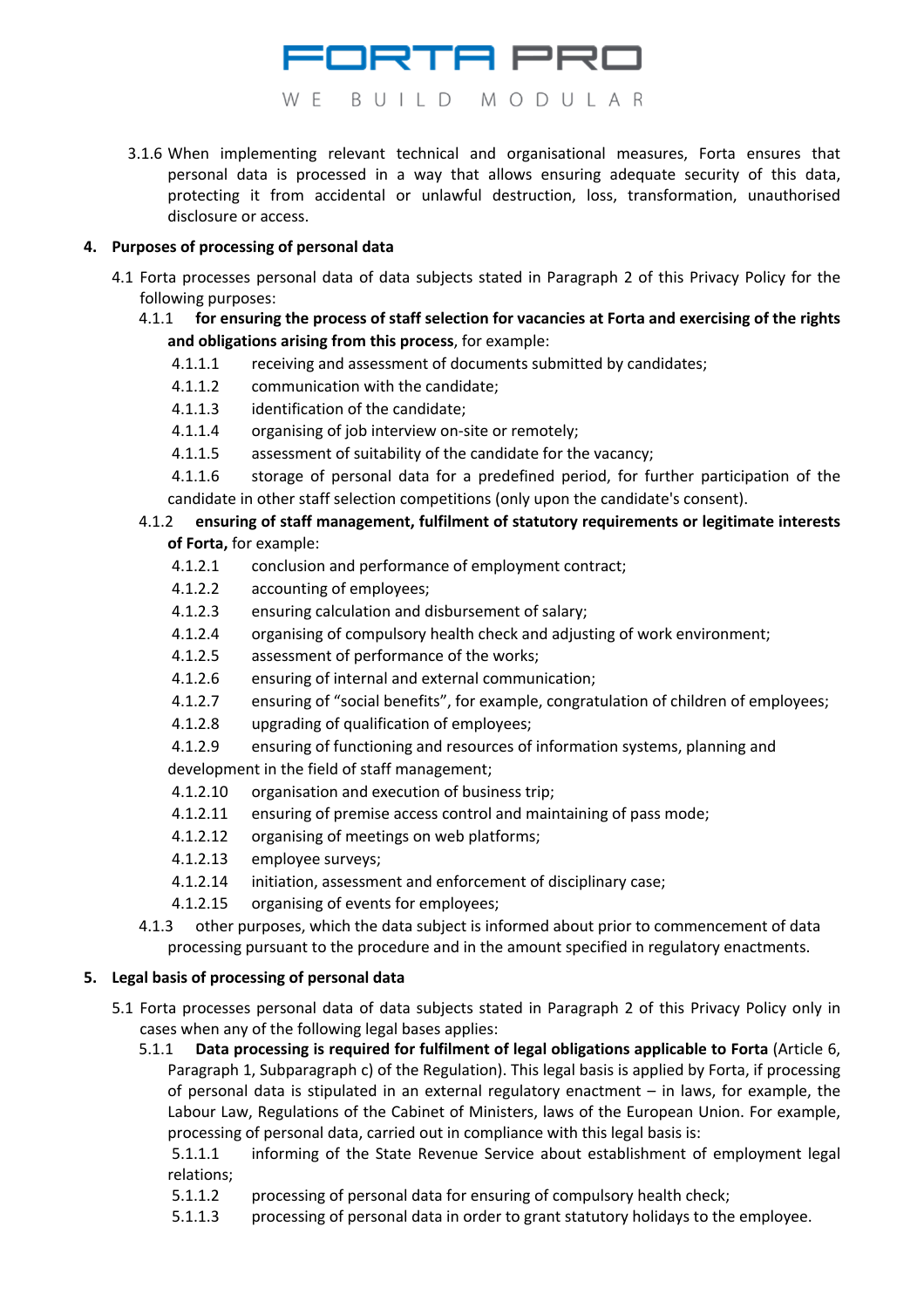# ORTA PRO WE BUILD MODULAR

5.1.2 **Data processing is required for performance of contract, to which the data subject is a party, or implementation of measures at the request of the data subject prior to conclusion of the agreement** (Article 6, Paragraph 1, Subparagraph b) of the Regulation). Forta applies this legal basis for conclusion, performance of the contract, to which the employee is a party and Forta is the employer, or implementation of measures upon the candidate's request prior to conclusion or during performance of the contract. Performance of the contract also includes observing and fulfilment of rights and obligations, stipulated in internal regulatory enactments of Forta. For example, processing of personal data, carried out in compliance with this legal basis is:

5.1.2.1 candidate's identification from an identity document prior to establishment of employment legal relations (conclusion of contract);

5.1.2.2 transfer of salary to the employee's account opened with a credit institution;

5.1.2.3 obtaining and processing of the required information for fulfilment of obligations defined in the employment contract or job description.

- 5.1.3 **Data processing is required for observing of legitimate interests of Forta or third party**, except when interests or fundamental rights and freedoms of the data subject, where protection of personal data is required, are more significant than such interests (Article 6, Paragraph 1, Subparagraph f) of the Regulation). This legal basis is applied by Forta for predefined purposes, if data processing is required for implementation or defending of legitimate interests of Forta. For example, processing of personal data, carried out in compliance with this legal basis is:
	- 5.1.3.1 ensuring of efficiency of the staff management process;
	- 5.1.3.2 ensuring of internal and external communication;
	- 5.1.3.3 ensuring of evidence in case of possible claims;
	- 5.1.3.4 video surveillance at Forta factories.
- 5.1.4 **Processing of personal data special categories, consented by the data subject or required for fulfilment of obligations of Forta and exercising of specific rights of Forta or the candidate and the employee in the field of employment**, to the extent allowed by regulatory enactments of the European Union and the Republic of Latvia. (Article 9, Paragraph 2, Subparagraphs a) and b) of the Regulation). For example, processing of personal data of special categories, carried out in compliance with this legal basis is:

5.1.4.1 data about an employee as a donor, in order to grant a holiday provided for in the Labour Law;

5.1.4.2 data about employee's health, for example, data received from the Centre for Disease Prevention and Control.

5.1.5 **Data processing, for which the data subject has given clear consent** (Article 6, Paragraph 1, Subparagraph a) of the Regulation). Processing of personal data on a basis of consent given by the candidate or the employee may take place only in case, when any other legal basis for data processing, specified in Paragraphs  $9.1 - 9.4$  of the Privacy Policy, does not apply. The candidate or the employee is entitled to revoke his/her consent for processing of personal data at any time. Revocation of the consent shall not affect lawfulness of data processing carried out until the day of revocation of the consent. A refusal to give consent for processing of own personal data or revocation of consent shall not create any adverse consequences for the candidate or the employee. For example, processing of personal data, carried out in compliance with this legal basis is:

5.1.5.1 submission of the candidate's CV and application to Forta for participation in the staff selection competition (the Consent is given by the candidate's active conduct, submitting CV and cover letter);

5.1.5.2 use of the employee's photo for the company's marketing purposes, for example, publishing it on the company's website and/or in brochures;

5.1.5.3 processing of personal data of the employee's children, in order to grant additional holidays stipulated in the state, and other social benefits granted by the company;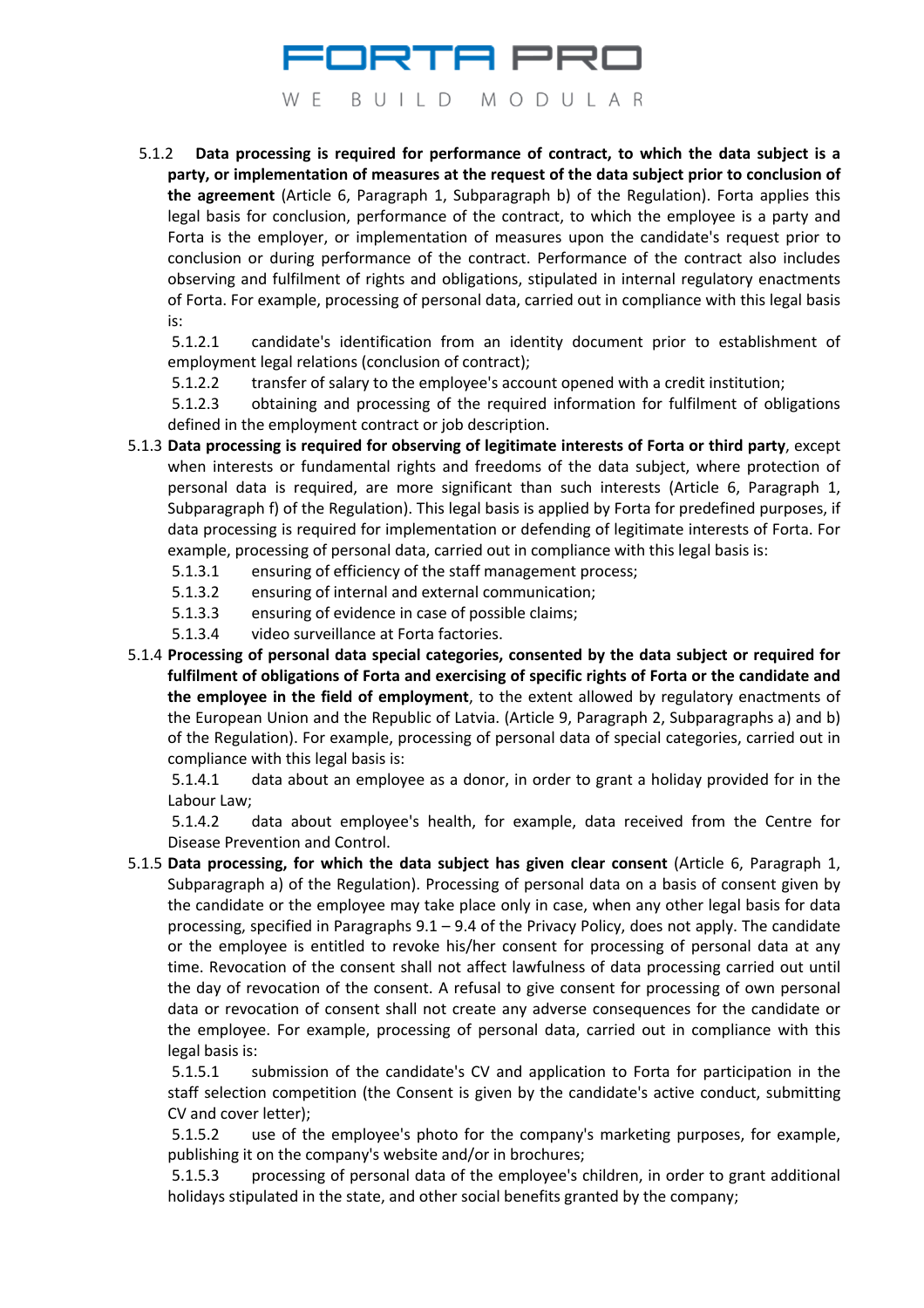

5.1.5.4 participation in events organised for employees of Forta (active conduct by the employee, manifesting itself as attending the event, shall be considered as agreeing to the conditions of the organised event);

5.1.5.5 participation in employee surveys (completing and submission of the survey shall be considered as agreeing to participation in the survey);

5.1.5.6 in exceptional cases - storage of the candidate's application for subsequent staff selection competitions of Forta (written consent).

#### **6. Provision, categories and types of personal data**

6.1 Forta processes personal data of data subjects mentioned in Paragraph 2 of this Privacy Policy mainly for implementing the staff selection process, establish employment legal relations, fulfil the legal obligations binding upon Forta, and exercise its legitimate interests. Observing the aforesaid, obtaining of certain information, including personal data, is required by Forta to fulfil the respective purposes; therefore, refusal to provide this information may threaten commencement of employment legal relations. If provision of data is not mandatory, but provision of such data may help improving the work environment or working conditions, provision of such data to Forta is voluntary.

| 6.2 During the staff selection process, Forta processes the following personal data of candidates: |  |  |
|----------------------------------------------------------------------------------------------------|--|--|
|----------------------------------------------------------------------------------------------------|--|--|

| Category of personal                                                                                                  | Type of personal data                                                                                                                                                                                               |
|-----------------------------------------------------------------------------------------------------------------------|---------------------------------------------------------------------------------------------------------------------------------------------------------------------------------------------------------------------|
| data                                                                                                                  |                                                                                                                                                                                                                     |
| Identification data                                                                                                   | Name, surname, personal identity number                                                                                                                                                                             |
| Contact information                                                                                                   | Address of residence, e-mail address, phone number                                                                                                                                                                  |
| Professional experience and<br>education data                                                                         | Name of the education institution, degree, type of education,<br>programme name, obtained qualification, period of acquisition of<br>education, name of the employer, position, period of employment,<br>job duties |
| Data about skills                                                                                                     | For example, language skills, computer skills                                                                                                                                                                       |
| Data about the candidate,<br>provided by the reference<br>providers                                                   | Information included in references                                                                                                                                                                                  |
| Other data, submitted by the<br>candidate at own initiative<br>within the framework of the<br>staff selection process | Photo, age, marital status, hobbies, etc.                                                                                                                                                                           |

- 6.3 Forta indicates in the job offer, what information is required for participation in the staff selection competition, also asking candidates not to provide any additional data that is not required for assessment of the candidate's suitability for the specific vacancy. If the candidate submits additional data, it shall be considered that the candidate has agreed to processing of such personal data. If the candidate has given consent for using of his/her application documents in other staff selection competitions organised by Forta for a specific period, or if employment legal relations with the candidate are established, the additionally provided data is deleted, for example, painting over certain types of data in the submitted application documents.
- 6.4 In exceptional cases, during the selection process, Forta may process the following personal data of the reference providers:

| Category of personal         | Type of personal data          |
|------------------------------|--------------------------------|
| data                         |                                |
| Identification data          | Name, surname                  |
| Contact information          | E-mail address, phone number   |
| Professional experience data | Name of the employer, position |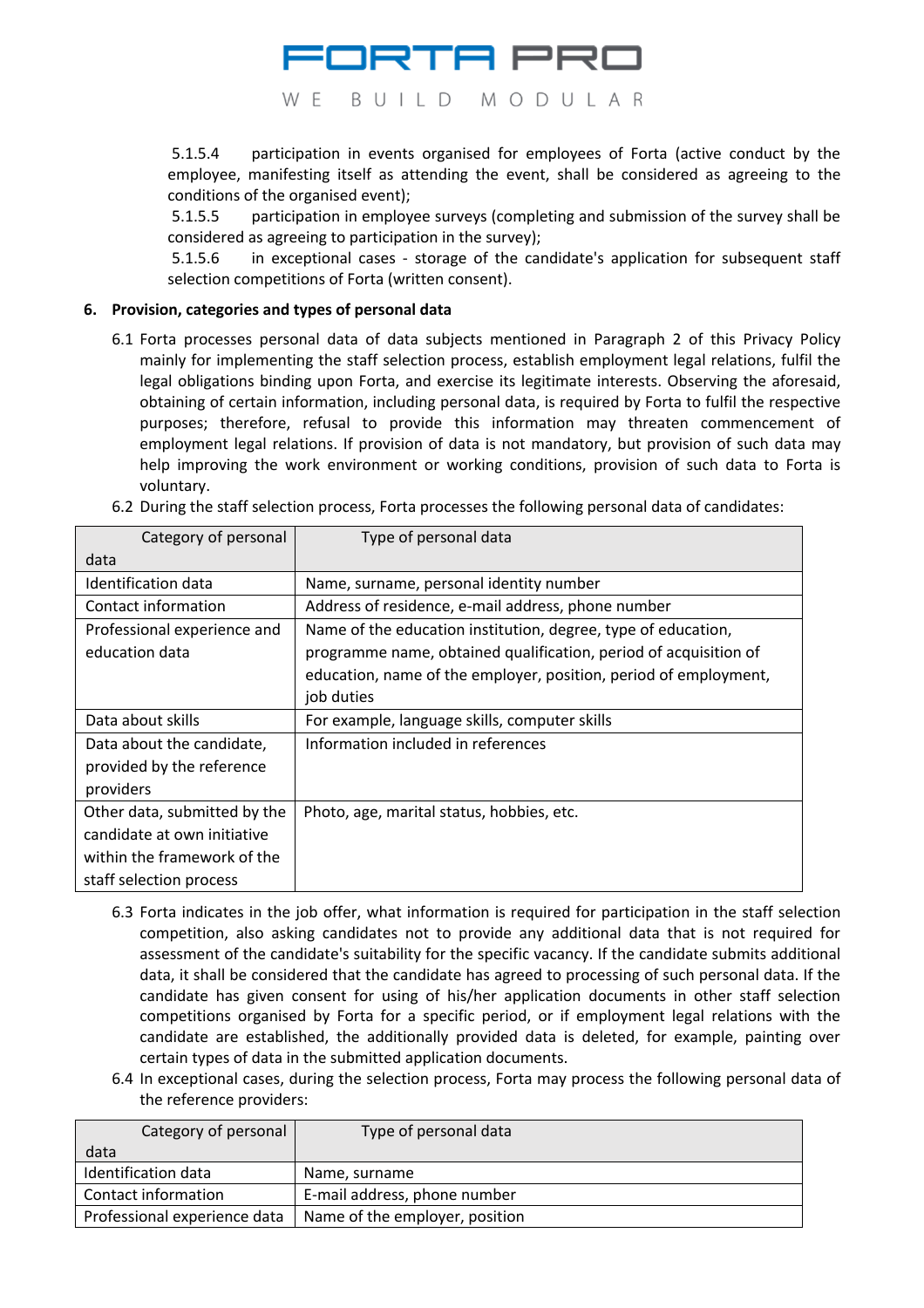## IRTA PRI W E BUILD MODULAR

#### of the person

6.5 For ensuring staff management, Forta processes the following personal data of the employee:

| Category of personal<br>data                                                                                  | Type of personal data                                                                                                                                                                                                                                                             |
|---------------------------------------------------------------------------------------------------------------|-----------------------------------------------------------------------------------------------------------------------------------------------------------------------------------------------------------------------------------------------------------------------------------|
| <b>Identification data</b>                                                                                    | Name, surname, personal identity number, number of ID document                                                                                                                                                                                                                    |
| <b>Contact information</b>                                                                                    | Address of residence, e-mail address, phone number                                                                                                                                                                                                                                |
| Data about the professional<br>experience, education,<br>qualification upgrading                              | Name of the education institution, degree, type of education,<br>programme name, obtained qualification, period of acquisition of<br>education, name of the employer, position, period of employment,<br>job duties, numbers of certificates, date of issue, field.               |
| Data about skills/abilities                                                                                   | Language skills, computer skills                                                                                                                                                                                                                                                  |
| References                                                                                                    | Information included in references                                                                                                                                                                                                                                                |
| Data included in the<br>employment contract and<br>job description, as well as<br>data related to performance | Contract date, number, status, period of employment legal relations,<br>work place, position, position category, description of job duties,<br>amount of salary, name of credit institution, account number, data<br>about reliefs, photo, video or voice recordings, job contact |
| of these documents                                                                                            | information, pass number, state registration number of the car,<br>information about road traffic violations, invoice number, date,<br>subject, payment amount, place and time of business trip.                                                                                  |
| Special categories of<br>personal data                                                                        | Health data                                                                                                                                                                                                                                                                       |
| Data related to performance                                                                                   | Work performance terms and result, work assessment period, goals                                                                                                                                                                                                                  |
| of job duties and assessment                                                                                  | and tasks defined for the work assessment period and the achieved                                                                                                                                                                                                                 |
| of such performance                                                                                           | results, assessment results/evaluation, information included in a<br>disciplinary case.                                                                                                                                                                                           |
| Data about social guarantees<br>and "Social benefits"                                                         | Data about social reliefs, data of accident insurance policy, data about<br>the number of days of additional leave, age, name and surname of<br>children.                                                                                                                         |
| Systems access data                                                                                           | Usernames, passwords assigned to the employee                                                                                                                                                                                                                                     |
| Communication data                                                                                            | Data of correspondence, e-correspondence (content, delivery status,<br>traffic data), made and received phone calls, information included in<br>employee surveys                                                                                                                  |
| <b>Technical data</b>                                                                                         | Data in auditing notes, backup copies, IP addresses, cookie data                                                                                                                                                                                                                  |
| Other data, obtained                                                                                          | Data received from sworn bailiffs, investigation authorities, courts,                                                                                                                                                                                                             |
| pursuant to the statutory                                                                                     | insolvency administrators, maintenance guarantee fund and other                                                                                                                                                                                                                   |
| procedure                                                                                                     | state administration institutions, performing their duties and tasks.                                                                                                                                                                                                             |

#### **7. Sources of obtaining personal data**

- 7.1 Forta obtains personal data from:
	- 7.1.1 the candidate's submitted application for a vacancy or place of traineeship, CV and other attached documents;
	- 7.1.2 cooperation partners, staff selection service providers;
	- 7.1.3 the candidate, if he/she has indicated personal data for obtaining references about the candidate;
	- 7.1.4 reference providers;
	- 7.1.5 employees;
	- 7.1.6 state administration institutions and officials, if it is stipulated in external regulatory enactments and only to the extent and pursuant to the procedure specified in these regulatory enactments.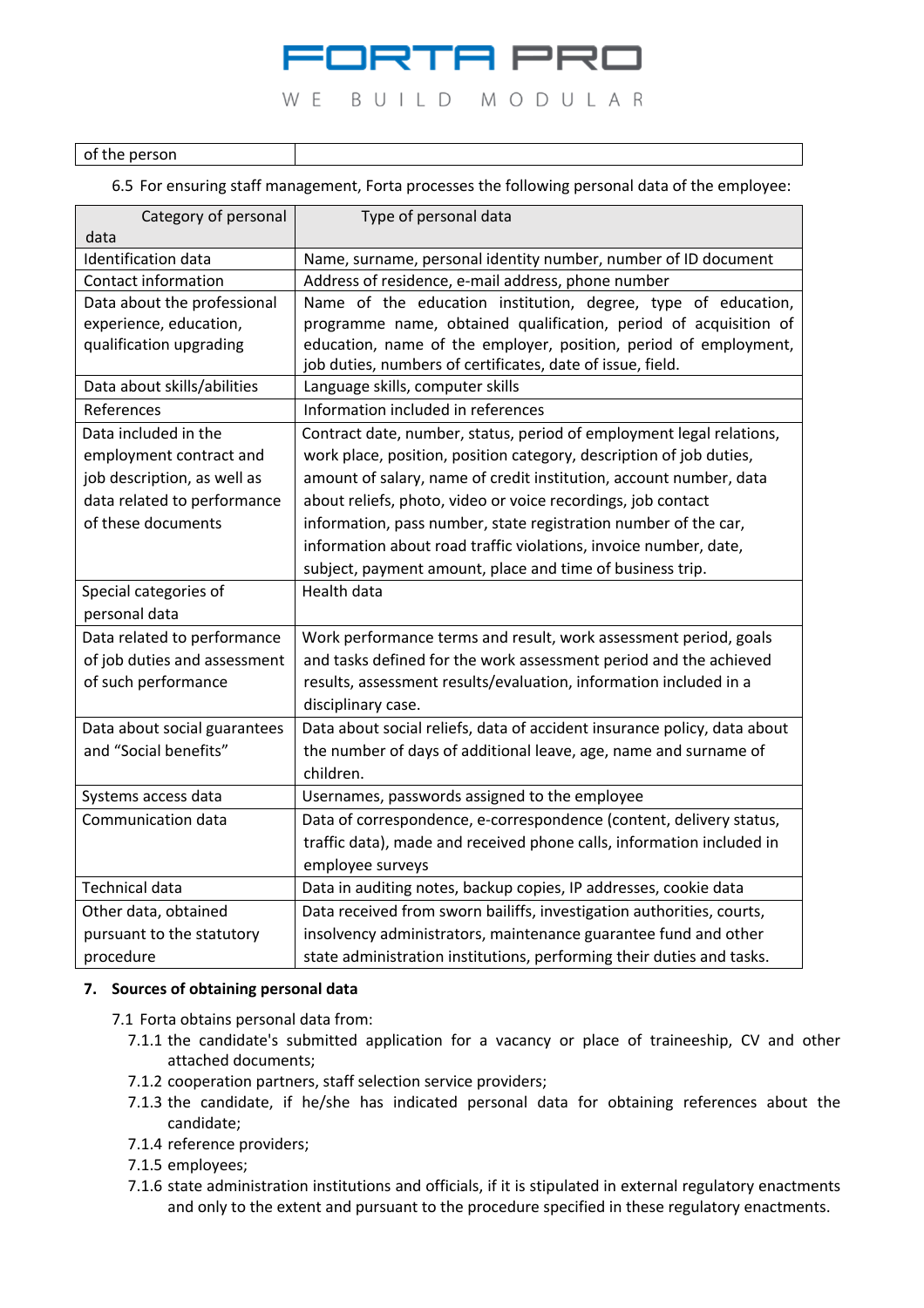

#### **8. Recipients of personal data**

- 8.1 Forta implemented relevant measures in order to ensure that personal data is not accessed by recipients who do not have a legal basis for such access and processing of personal data.
- 8.2 To fulfil the statutory obligations of Forta, ensure implementation of administrative management processes and exercise own legitimate interests, Forta has to transfer personal data to other data recipients.
- 8.3 The personal data of data subjects, processed by Forta, may be transferred to the following categories of recipients:
	- 8.3.1 employees of Forta for performance of job duties under the employment contract, job description or order document, observing statutory requirements;
	- 8.3.2 state administration institutions and officials, if such transfer is stipulated in external regulatory enactments and to the extent and pursuant to the procedure specified in regulatory enactments (for example, to the State Revenue Service, sworn bailiffs, etc.);
	- 8.3.3 law enforcement and supervisory institutions, based on requests of such institutions;
	- 8.3.4 cooperation partners (for example, independent auditors, auditors, processors of personal data (for example, developers/maintainers of IT infrastructure), insurance companies, medical examiners performing compulsory health check, photographers who provide photo-video services in events organised by Forta, airlines, providers of accommodation services, organisers of international conferences, organisers of training, if certificates containing personal data are issued, producers of business cards, etc.);
	- 8.3.5 legitimate or authorised representatives of the candidate or the employee;
	- 8.3.6 courts.
	- 8.3.7 The categories of recipients of personal data may change over the course of time, about which Forta will inform in this Privacy Policy.

#### **9. Duration of storage of personal data**

- 9.1 Forta stores personal data of the data subjects stated in Paragraph 2 of this Privacy Policy for as long as necessary for fulfilment of the purposes of processing of personal data, and according to statutory requirements.
- 9.2 When considering the terms of storage of personal data, Forta observes statutory requirements, conditions of fulfilment of contractual obligations, instructions given by the data subject (if data processing is based on the data subject's consent), as well as legitimate interests of Forta.
- 9.3 When defining the period of storage of personal data, Forta observes the following criteria:
	- 9.3.1 there is a legal obligation to store personal data for a period specified in an external regulatory enactment, for example, personal files of employees, which contain employment contracts, job descriptions, notices of termination, contracts (agreements) on termination of employment legal relations are stored for 75 years, documents on an accident at the workplace are stored for 45 years, compulsory health check cards – for 10 years;
	- 9.3.2 storage of personal data is necessary for exercising of legitimate interests of Forta or the data subject, for example, personal data for proving of fulfilment of obligations are stored in accordance with the statutory limitation period for claims (for example, in the Civil Law  $-10$ years, and in the Labour Law – 2 or 3 years);
	- 9.3.3 there is an effective contract with the employee, and personal data is stored after performance of the contract, observing the statutory period of termination for claims;
	- 9.3.4 there is effective consent of the candidate or the employee for processing of certain personal data, and there is no other purpose and legal basis for processing of personal data, after revocation of the consent.
- 9.4 Forta stores applications for vacancies, submitted by candidates, for 3 months after conclusion of the staff selection competition. Whereas, if the candidate has given consent for use of his/her application documents in other staff selection competitions, organised by Forta, for a certain period, the application documents will be stored for a period indicated in the consent. The data subject is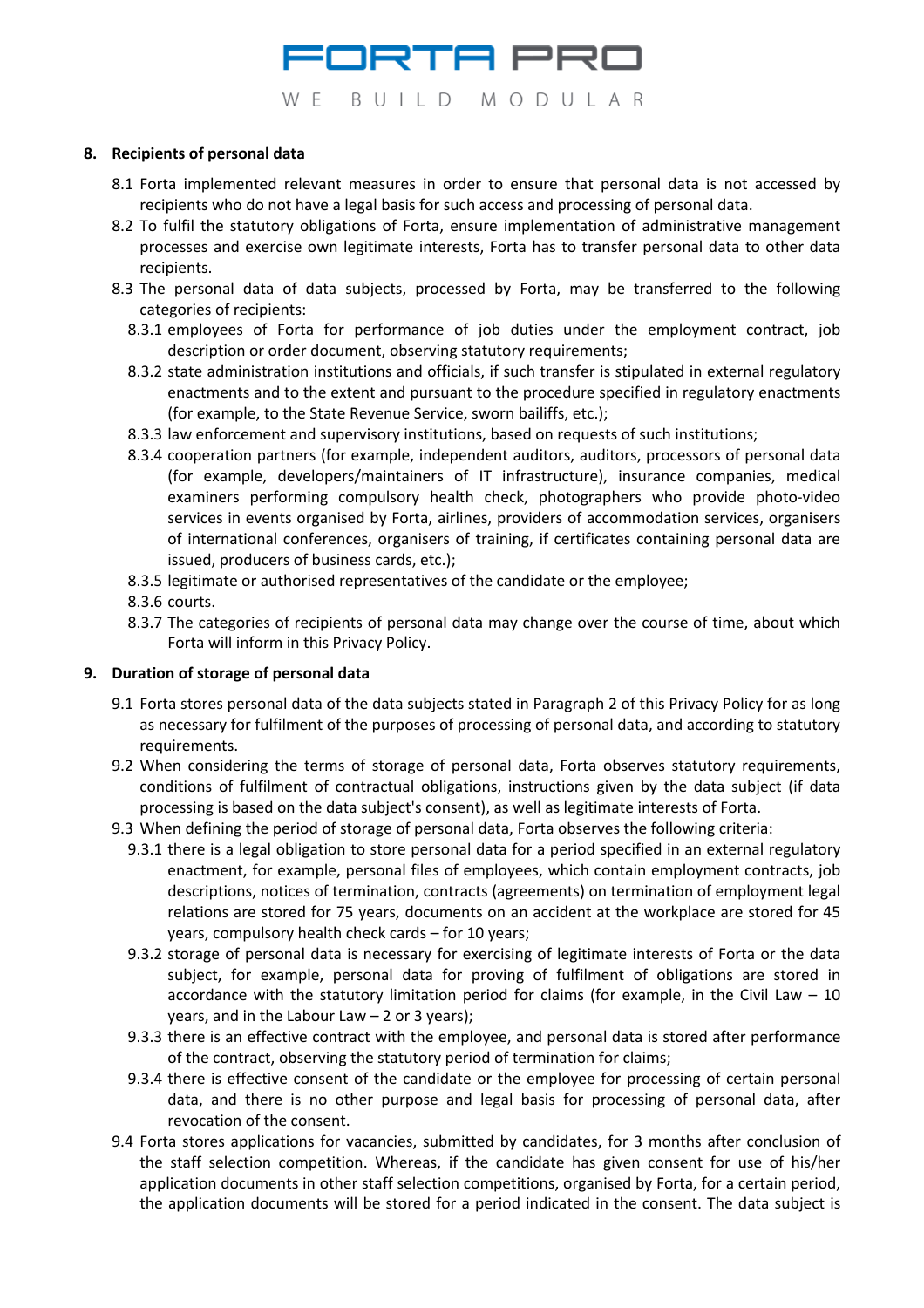# ORTA PRI WE BUILD MODULAR

entitled at any time to revoke his/her consent for storage of such data (for example, if the candidate is not interested in further participation in staff selection competitions organised by Forta).

9.5 After expiry of the term of storage of personal data, the data is safely deleted, destroyed or anonymised, so that the data could not be further linked to a particular data subject. Valuable archive documents, which also contain personal data, will be transferred for storage to the Latvian National Archive pursuant to the statutory procedure.

#### **10. Rights of the Data Subject**

- 10.1 The data subjects stated in Paragraph 2 of this Privacy Policy are entitled to address Forta and receive information related to processing of their personal data.
- 10.2 The data subject has the following rights granted by regulatory enactments:
	- 10.2.1to access own data;
		- 10.2.1.1 to receive a confirmation that Forta processes personal data of the data subject;

10.2.1.2 if Forta processes personal data of the data subject, the data subject is entitled to access the respective personal data and receive information about the processing purposes, categories of processed personal data, categories of recipients of personal data, period of storage of personal data, source of obtaining of personal data, and whether automated decisionmaking is applied to the data subject;

- 10.2.2to rectify personal data (if the data subject is aware that the personal data processed by Forta is inaccurate or incomplete);
- 10.2.3to delete personal data in the cases specified in regulatory enactments;
- 10.2.4to restrict processing of own personal data;
- 10.2.5to object to processing of own personal data in the cases specified in regulatory enactments;
- 10.2.6to exercise the right to data portability in the cases and pursuant to the procedure specified in regulatory enactments;
- 10.2.7to revoke the consent (if processing of personal data is carried out, based on consent of the data subject).
- 10.3 For data subjects mentioned in Paragraph 2 of the Privacy Policy to be able to exercise the rights stated in Paragraphs 10.2.1 – 10.2.7 of the Privacy Policy, Forta has to verify the identity of the data subject; therefore, the data subject shall submit a request concerning processing of his/her personal data, using one of the following methods:
	- 10.3.1visiting Forta office and presenting an identity document;
	- 10.3.2 sending a request electronically to the e-mail address dpo@fortapro.com, signed with a secure electronic signature;
	- 10.3.3sending the request by mail, using the contact information specified in Paragraph 1.1 or 1.2 of this Privacy Policy (in this case the reply will be provided in a registered letter, addressed to the person whose data is requested).
- 10.4 Receiving the data subject's request, Forta assesses it and replies within one month from the moment of receipt of the request. Taking into consideration complexity of the request, the period of providing a reply may be extended pursuant to the statutory procedure. In separate cases Forta may ask the data subject to provide additional identification information to ensure security of personal data and its disclosure only to the particular person.

#### **11. Transfer of personal data to third countries, automated decision-making, including profiling**

- 11.1 Forta does not transfer personal data to third countries, except separate cases, when personal data of employees of Forta may be transferred to third countries to ensure performance of job duties of any specific employee (for example, a purpose of such transfer may be organising of business trip).
- 11.2 Forta transfers personal data to third countries, if the conditions stated in Chapter 5 of the Regulations are observed, in order to ensure that the level of protection of personal data guaranteed under the Regulation is not lowered.